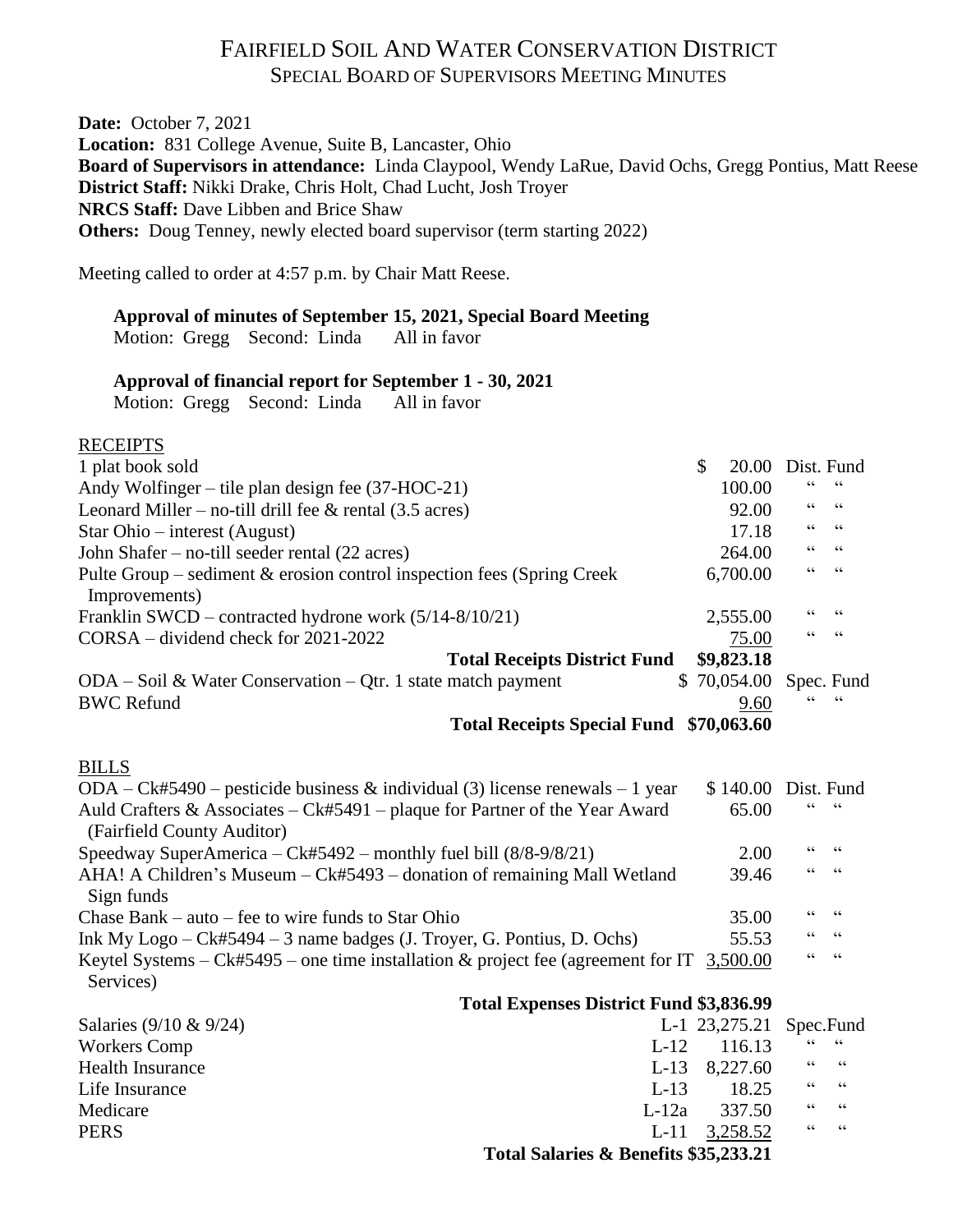| ComDoc Inc. – PO#5877 – copier maintenance agreement base (9/3-12/2) & L-4<br>excess color copies $(6/3-9/2/21)$ |       | 277.34 Spec. Fund |    |    |  |
|------------------------------------------------------------------------------------------------------------------|-------|-------------------|----|----|--|
| Treasurer State of Ohio - PO#5908 - audit cost for 7/28-8/14/21                                                  | $L-5$ | 3,792.50          | 66 | 66 |  |
| $USPS - PO#5994 - 140$ first class stamps $(\$.58)$                                                              | $L-2$ | 81.20             | 66 | 66 |  |
| Perry SWCD - PO#6069 - Buckeye Lake Watershed Coordinator Support                                                | $L-5$ | 5,000.00          | 66 | 66 |  |
| HFM Publications $-$ PO#6085 $-$ calendar spots in Pickerington Community L-10                                   |       | 150.00            | 66 | 66 |  |
| Calendar<br><b>Total Expenses Special Fund (Purchase Orders)</b>                                                 |       | \$9,301.04        |    |    |  |
| NOTE: On 9/20/21 \$100,000 was wire transferred from Chase checking to Star Ohio fund                            |       |                   |    |    |  |
| <b>PURCHASE ORDERS</b>                                                                                           |       |                   |    |    |  |
| WEX Bank - Blanket PO#5331                                                                                       | $L-2$ |                   |    |    |  |

|     | Time Warner Cable – Blanket PO#1055 | $L-5$                    |
|-----|-------------------------------------|--------------------------|
| 9/8 | Monthly business class service      | \$107.98                 |
|     |                                     | Current Balance \$182.72 |

*Current Balance \$194.78*

9/8 Monthly fuel bill \$333.43

DISTRICT FUND BALANCES AS OF 9/30/21

|                        | \$491,095.37 Total balance in District Account                                 |
|------------------------|--------------------------------------------------------------------------------|
|                        | \$363,444.54 - Balance in Star Ohio                                            |
|                        | \$127,650.83 - Balance in District Checking Account                            |
| \$309,314.98           | Amount to be used only for the following programs/grants/etc.:                 |
|                        | $$134,100.44$ - Sediment & Erosion Control Inspection Fees – RPC projects      |
|                        | (Any unused amount is returned) <b>Restricted Funds</b>                        |
|                        | \$26.81 – Land Lab Funds (Quail Unlimited donation) Assigned Funds             |
|                        | \$2,255.84 – Clear Creek Funds Restricted Funds                                |
|                        | \$6,500.00 – EPRI Grant Funds – Hague Restricted Funds                         |
|                        | \$5,400.00 – Farmland Preservation Stewardship Fund – <b>Committed Funds</b>   |
|                        | \$75,414.81 - Current Staff Liabilities (comp & vacation leave) Assigned Funds |
|                        | \$85,617.08 - Contingent Staff Liabilities (Unemployment–25% of prior year's   |
|                        | salaries) Assigned Funds                                                       |
| $0.101$ $0.000$ $0.00$ | <b>THAT IT'S ICT</b>                                                           |

\$181,780.39 Total undedicated funds

PETTY CASH Beginning Balance \$16.46

Ending Balance \$12.97

**RECEIPTS** None

BILLS

| 1 newsletter returned (returned)  | \$1.43 |
|-----------------------------------|--------|
| 1 newsletter returned (forwarded) | .63    |
| 1 newsletter returned (returned)  | 1.43   |
|                                   | \$3.49 |

SPECIAL FUND BALANCES AS OF 9/30/21:

Balance in Budgeted Appropriation Account - \$168,910.07 Balance in Special Account – \$450,738.28 (Actual Cash)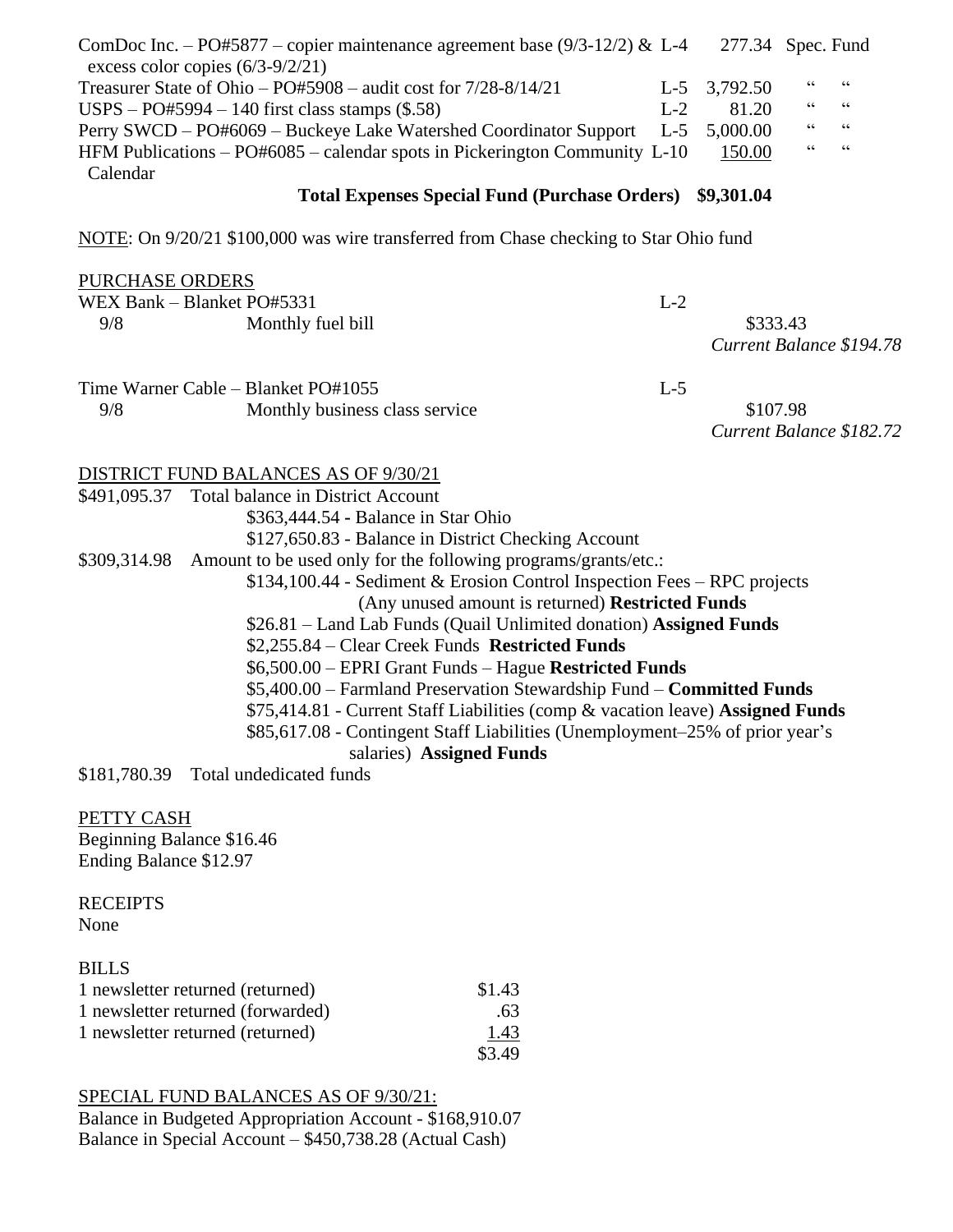2021/2022 STATE MATCH

Received to date - \$70,054.00

## **Special Fund Account Balances**

| L-1 Salaries \$92,650.63            | L-10 Advertising \$2,122.10       |
|-------------------------------------|-----------------------------------|
| L-2 Supplies $$726.84$              | L-11 PERS \$13,569.10             |
| L-3 Equipment \$1,079.40            | L-12 Worker's Comp. \$2,729.87    |
| L-4 Repair & Maintenance \$2,571.28 | L-12a Unemployment \$10.00        |
| L-5 Contract Services \$3,078.22    | L-12a Medicare \$1,711.35         |
| L-6 Rentals/Lease \$0               | L-13 Health Insurance \$35,078.48 |
| L-7 Specialized Services \$4,500.00 | L-13 Life Insurance \$83.85       |
| L-8 Scholarship \$0                 | Vacation Payout \$5,378.95        |
| L-9 Travel Reimbursement \$3,620.00 | Overtime, OT \$0                  |

## **Vacation, Sick & Comp Leave Balances (as of 9/24/21)**

|                    | Sick Leave | <b>Vacation Leave</b> | Comp Leave | Personal Leave | <b>Personal Wellness</b> |
|--------------------|------------|-----------------------|------------|----------------|--------------------------|
| Nikki Drake        | 1452.70    | 589.9662              | 23.9       | 32             |                          |
| Jonathan Ferbrache | 450.45     | 323.920               | 20.64      | 11.5           |                          |
| Christina Holt     | 1024.13    | 585.606               | .14        |                |                          |
| Chad Lucht         | 2663.76    | 565.028               | 16.40      | 32             |                          |
| Tommy Springer     | 1153.34    | 394.862               | 10.03      |                |                          |
| <b>Josh Troyer</b> | 275.22     | 3.1                   | 5.63       |                |                          |

# "Dedicated Conservation Fund"

Vinton County National Bank

| <b>RECEIPTS</b><br>Vinton Co. National Bank – checking account interest (August) | \$17.45 |
|----------------------------------------------------------------------------------|---------|
| <b>BILLS</b><br>None                                                             |         |

### DEDICATED CONSERVATION FUND BALANCE AS OF 9/30/21:

\$248,868.00 Total Cash Balance \$3,340.15 - Interest Earned \$14,917.37 – GPS/GIS Service Funds from Fairfield County Utilities (Water Valve) **Assigned Funds** \$23,646.11 – Pesticide Application **Assigned Funds (changed from Committed – per Audit)** \$82,758.70 – Engineering Program Funds **Committed Funds** \$124,205.67 - Urban Program Funds **Committed Funds**

There were no public comments.

There were no standing committee reports. Nikki expressed her appreciation to Wendy on the work she did on the nominating committee.

Dave gave the NRCS report. Two new employees will be starting with NRCS in October/November. He has 66 CSP contracts to pay on this year. There will be 16 renewal CSP contracts (5 year). For CRP, there were 48 new and renewal contracts. Dave will be taking some leave in October.